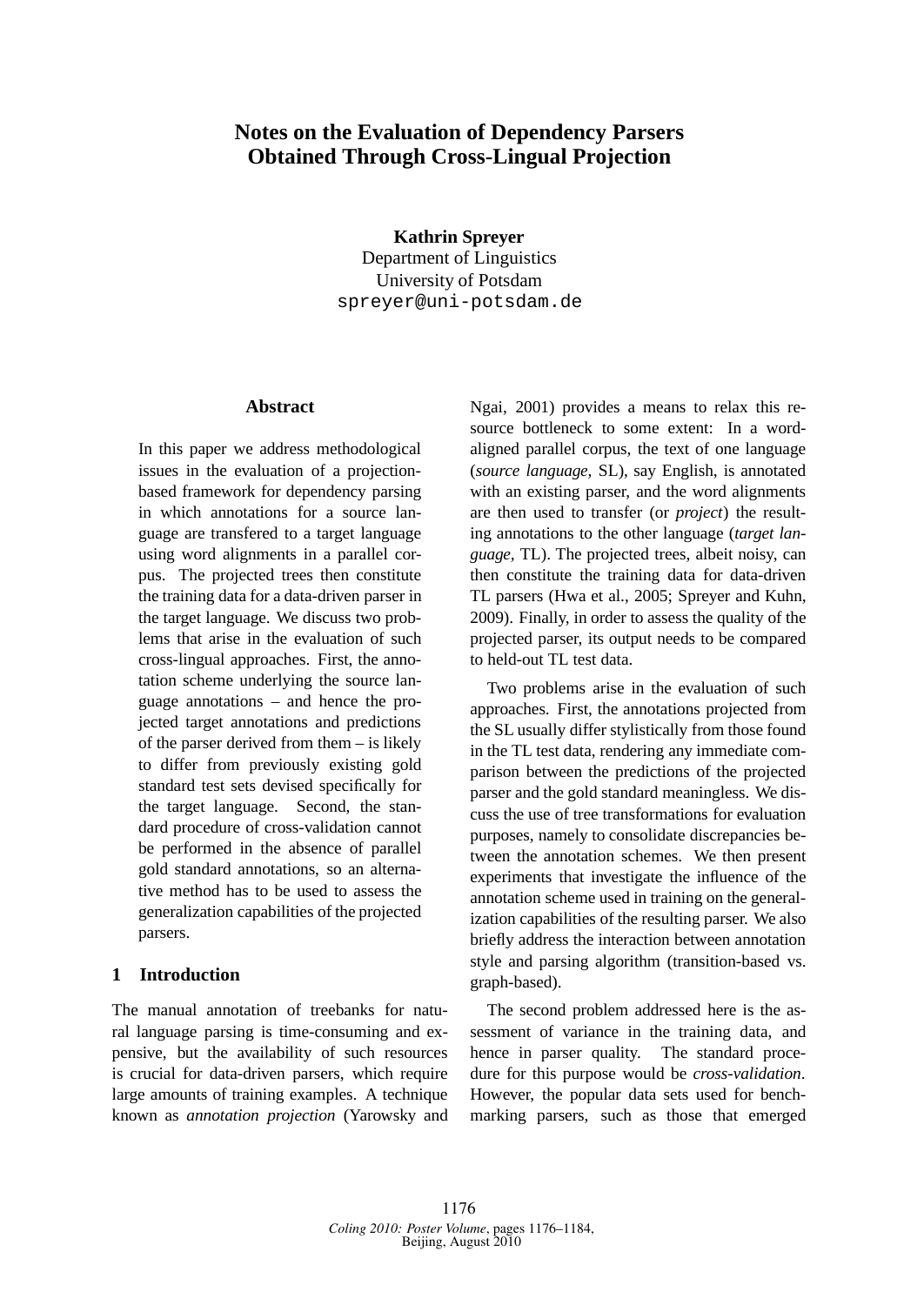from the CoNLL-X shared task on dependency parsing (Buchholz and Marsi, 2006), are typically based on monolingual text. This means that cross-validation is unavailable for projectionbased frameworks, because no projection can be performed for the training splits in the absence of a translation in the SL. We therefore propose a validation scheme which accounts for training data variance by training a parser multiple times, on random samples drawn from the projected training data. Each of the obtained parsers can subsequently be evaluated against a fixed, held-out test set independent of the projection step, and the array of accuracy measurements thus obtained can be further subjected to significance testing to verify that observed performance differences are not merely random effects.

The paper is structured as follows. Section 2 describes the projection framework we are assuming. Section 3 summarizes and contrasts the characteristics of four different annotation schemes underlying our SL parsers (English, German) and TL test data (Dutch, Italian). Experiments with different annotation schemes and parsing algorithms are presented in Section 4. In Section 5 we discuss variance assessment in more detail. Section 6 concludes.

# **2 The Projection Framework**

This section briefly describes how we obtain dependency parsers for new languages via annotation projection in a parallel corpus. A detailed discussion can be found in Spreyer and Kuhn (2009).

We use the Europarl corpus (Koehn, 2005) as our parallel corpus. It comprises parallel data from 11 languages; in this paper, we present experiments with English and German as SLs, and Dutch and Italian as TLs.

First, the bitexts for the language pairs under consideration (English-Dutch, English-Italian, German-Dutch, and German-Italian) are wordaligned using Giza++ (Och and Ney, 2003), and all texts are part-of-speech tagged with the Tree-Tagger (Schmid, 1994) according to pre-trained models.<sup>1</sup>



Figure 1: Dependency tree projection from English to Dutch.

Second, we annotate the SL portions, i.e., the German and English texts, with MaltParser dependency parsers (Nivre et al., 2006) trained on standard data sets for the two languages; specifically, we are using the baseline parsers of Øvrelid et al. (2010). The English training data consists of the Wall Street Journal sections 2–24 of the Penn Treebank (Marcus et al., 1993), converted to dependencies (Johansson and Nugues, 2007). The treebank data used to train the German parser is the Tiger Treebank (Brants et al., 2002), in the version released with the CoNLL-X shared task (Buchholz and Marsi, 2006).

Given the SL dependency trees, we project the dependencies to the corresponding (i.e., aligned) TL elements as shown in Figure 1. The links between the English and Dutch words indicate the word alignment. We postulate edges between TL words (e.g., *de* and *notulen*) if there is an edge between their respective SL counterparts (*the* and *minutes*).

The projected dependencies are then used as training data for TL (Dutch and Italian) dependency parsers. In order to account for the fact that many of the projected dependency structures are incomplete due to missing alignments or nonparallelism of the translation, we employ fMalt (Spreyer and Kuhn, 2009), a modified version of the MaltParser which handles fragmented training data. We restrict the admissible fragmentation to three fragments per sentence, for sentences with four or more words, based on early experiments with automatically labeled Dutch data. Sentences that receive more fragmented analyses are discarded.

Finally, we evaluate the projected TL parsers against gold standard test sets by parsing the TL test data and comparing the parser output to

<sup>&</sup>lt;sup>1</sup>Available from http://www.ims. uni-stuttgart.de/projekte/corplex/ TreeTagger/DecisionTreeTagger.html.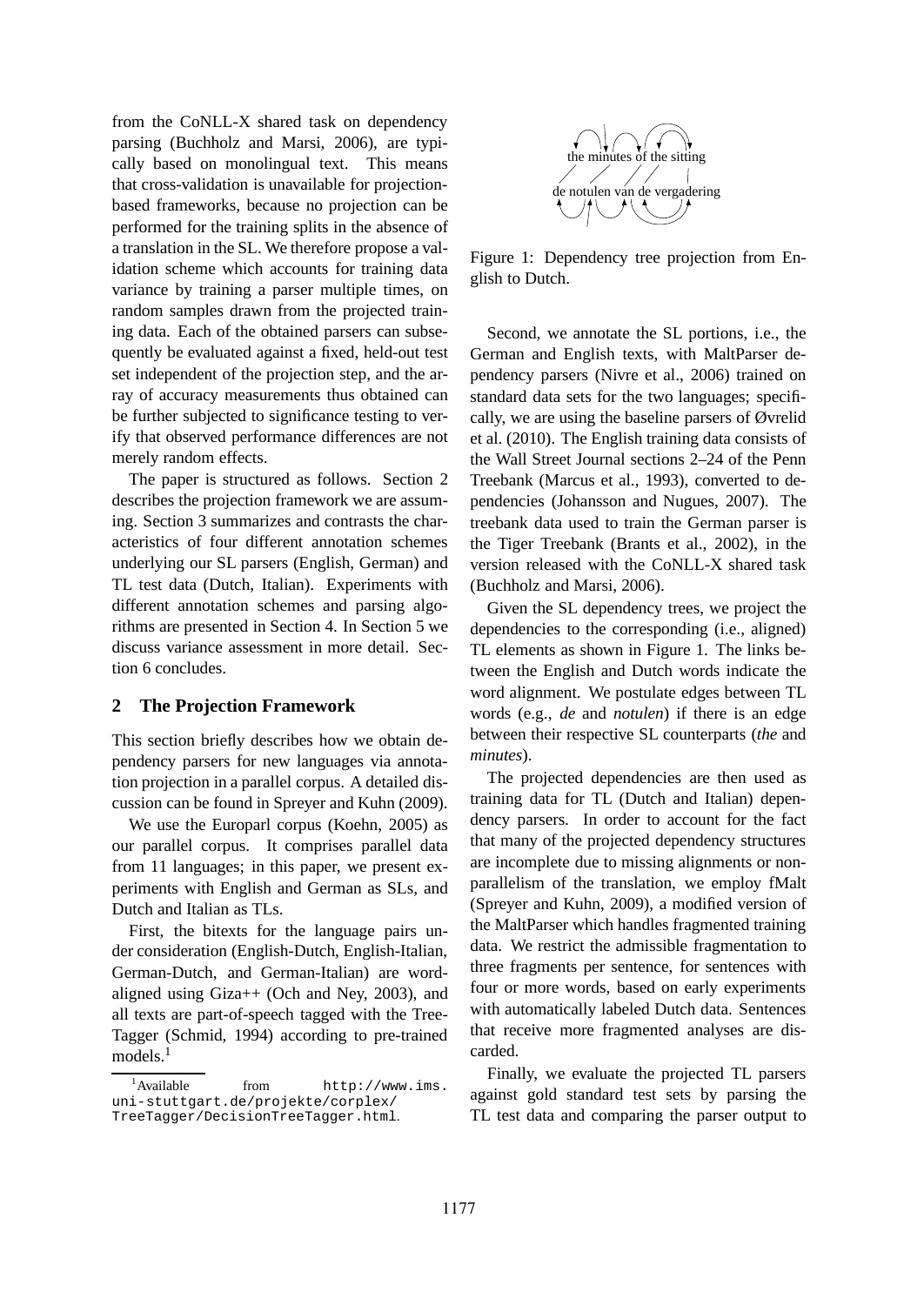

Table 1: Different annotation schemes in dependency-converted treebanks.

the reference annotations. However, we discuss below how differences in annotation style prohibit a direct comparison, and how the annotation schemes affect the learnability of the grammar and therefore the accuracy of the derived parsers.

## **3 Annotation Schemes**

In a projection setting like the one described above, we deal with two sets of annotations: those projected from the SL, and those marked up in the TL gold standard. The four annotation schemes we compare here are those used in the Penn Treebank (PTB; WSJ sections) (Marcus et al., 1993) for English, the Tiger Treebank (Brants et al., 2002) for German, the Alpino Treebank (van der Beek et al., 2002) for Dutch, and the Turin University Treebank<sup>2</sup> (TUT) for Italian.

Table 1 illustrates the most obvious differences among the annotation schemes. Note that we compare annotations in the dependency-converted format. This restricts the comparison to attachment decisions and eliminates the bracket bias inherent to constituent-based comparisons (Carroll et al., 1998; Rehbein and van Genabith, 2007). Again, we use the dependency-converted data sets of the CoNLL-X shared task.

As shown in the table, both the English and the

Dutch treebank annotate prepositional phrases hierarchically, with an embedded NP. The flat annotation scheme of the German treebank, on the other hand, makes every word in the PP a dependent of the preposition (with some exceptions). The Italian annotation scheme assumes a hierarchical structure like English and Dutch, but declares the determiner rather than the noun as the head of nominal phrases. Another idiosyncrasy of the Italian annotation scheme is the treatment of fused prepositions such as *della* which incorporate the determiner of the embedded NP: In the dependency-converted TUT, these fused prepositions are represented as two separate tokens, one tagged as a preposition, the other as a determiner.

Next, auxiliaries take the lexical verb as their dependent in all treebanks except the Italian TUT, which inverts the dependency, resulting in a flat structure with the lexical verb as its head. The structure of subordinate clauses is hierarchical according to the English, Dutch and Italian annotation schemes, but flat in Tiger, with the complementizer as a dependent of the embedded verb. Relative clauses, on the other hand, are assigned a flat structure in all but the Dutch scheme, where the relativizer is the head of the embedded verb. Finally, coordination is annotated in three different ways: While the treebanks for English and Italian implement a strictly right-branching strat-

 ${}^{2}$ http://www.di.unito.it/~tutreeb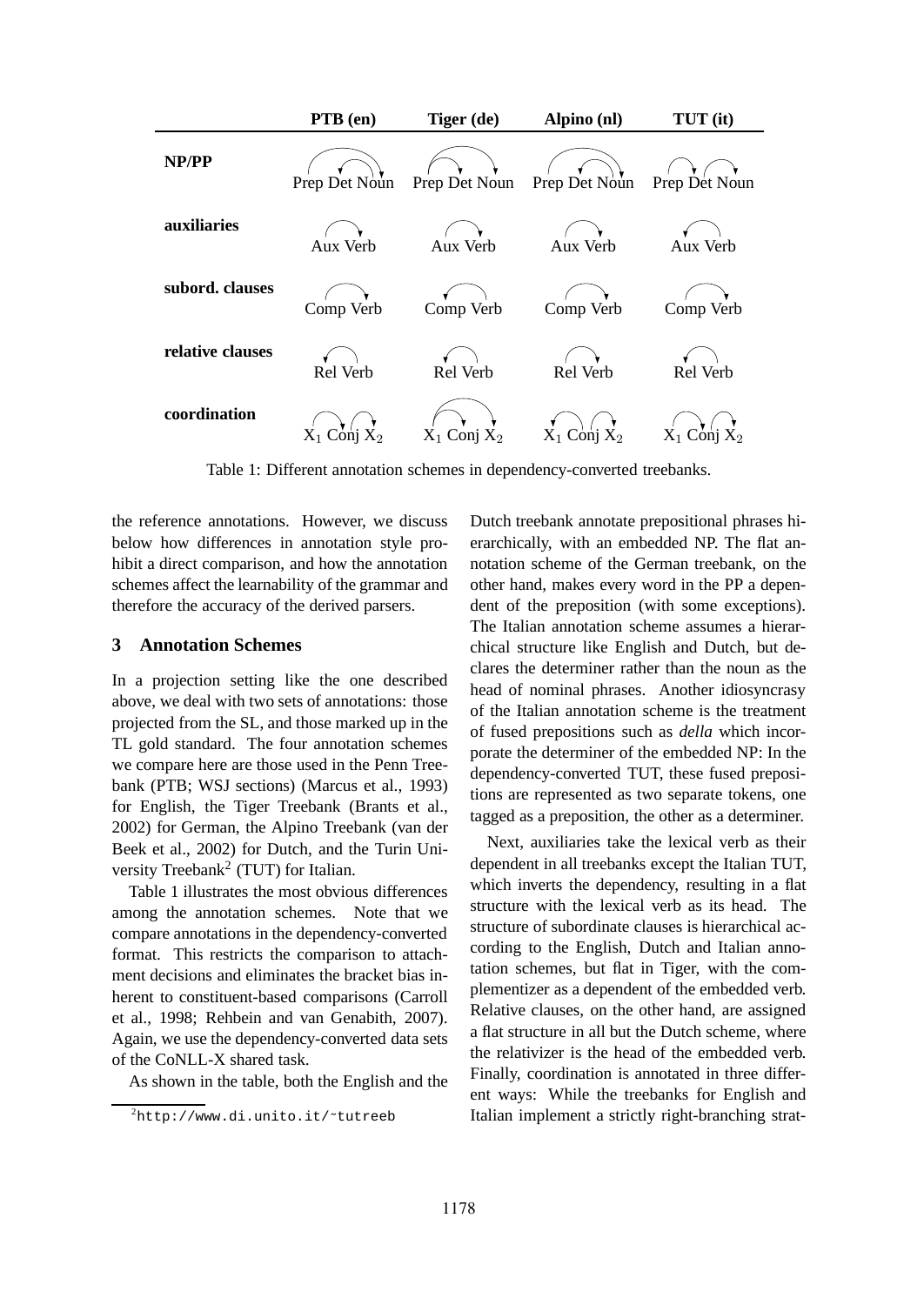egy, the German annotation scheme attaches both the conjunction and the second conjunct to the first conjunct. The Dutch treebank annotates coordinations as flat structures, with all conjuncts depending on the conjunction.

In order to evaluate projected parsers, any differences in the source and target annotations need to be consolidated. A straightforward way of doing so is by means of tree transformations. Naturally, this begs the question of where such transformations should take place: One could transform the projected annotations to conform to the reference annotations encountered in the test set; alternatively, one can manipulate the test set to reflect the annotation decisions adopted in the source annotations. A variant of the former approach has been implemented by Hwa et al. (2005). They apply post-projection transformations to Chinese training data projected from English in order to infuse TL-specific information which has no counterpart in the source language.

We argue in favor of the alternative, since in a practical application scenario, where rapid, inexpensive development plays a prominent role, it is conceivable that the SL annotation scheme would be adopted unaltered for the TL parser. Consider, for instance, an architecture for multilingual syntax-based information retrieval which is based on parsers for various TLs, all to be derived from a single SL. Devising a tailored annotation scheme for each of the TLs would require linguistically trained personnel with extensive knowledge of the languages at hand. By contrast, adhering to the SL annotation scheme results in homogeneous parser output across the TLs and thus facilitates streamlined higher-level processing.

In Section 4 we present experiments that involve the language pairs English–Dutch, German–Dutch, English–Italian, and German– Italian. For each of the TLs Dutch and Italian, we therefore derive transformed test sets for each SL: one version according to the English PTB annotation style to evaluate the parsers projected from English, and another version according to the German Tiger-style annotations to evaluate parsers projected from German. As an example, Table 2 illustrates the transformations performed on the Italian test set for the parser projected from



Table 2: Transformations performed on the Italian test set for the parser projected from English.

| a. | lang | orig  | <b>PTB</b> | Tiger |
|----|------|-------|------------|-------|
|    | nl   |       | 69.21      | 67.38 |
|    | it   |       | 66.44      | 53.09 |
|    |      |       |            |       |
| b. | lang | orig  | <b>PTB</b> | Tiger |
|    | nl   | 79.23 | 80.79      | 79.19 |
|    | it   | 88.52 | 86.88      | 84.02 |

Table 3: Unlabeled attachment scores obtained by training MaltParsers on (a) projected and (b) gold standard dependencies according to different annotation schemes.

English.

#### **4 Annotation Scheme Experiments**

#### **4.1 Learnability**

If the annotation style is carried over from the source language as we suggest above, we may ask: Is one annotation scheme more appropriate than the other? When more than one source language (annotation scheme) is available, will one produce more "learnable" TL annotations than the other? We explore these questions experimentally. Table 3a shows the performance of Dutch ('nl') and Italian ('it') MaltParsers trained on annotations projected from English ('PTB') and German ('Tiger'), as evaluated against the respective transformed Dutch and Italian gold standards.

Looking at the results for Dutch, we find that there is indeed a significant difference between the parser projected from English and the one projected from German. The former, generating PTB-style dependencies, achieves 69.21% unla-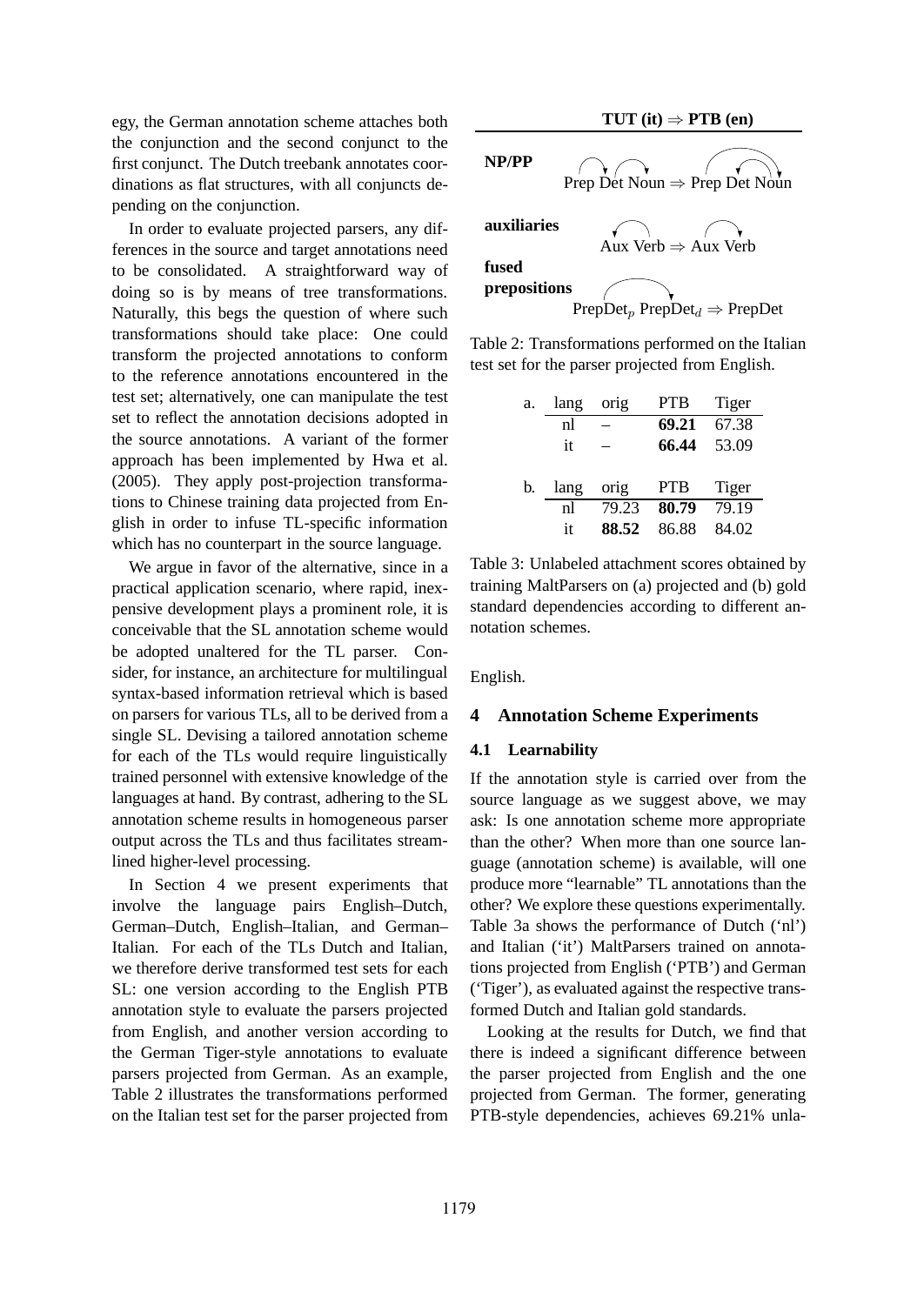| lang.               |       | words/sent words/frag frags/sent |       |
|---------------------|-------|----------------------------------|-------|
| $en \rightarrow nl$ | 27.83 | 1.95                             | 14.25 |
| $de \rightarrow nl$ | 27.55 | 1.98                             | 13.92 |
| $en \rightarrow it$ | 28.86 | 2.26                             | 12.79 |
| $de \rightarrow it$ | 28.79 | 1.66                             | 17.33 |

Table 4: Average fragmentation in the projected dependencies.

beled attachment score (UAS). According to a ttest (cf. Section 5), this is significantly  $(p<0.01)$ better than the parser projected from German Tiger-style annotations, which achieves 67.38%.

Turning to Italian, the parser projected from the English PTB-style annotations again performs better. However, the huge difference of 13.35% UAS suggests a more fundamental underlying problem with the word alignment between the German and Italian sentences. And indeed, inspection of the degree of fragmentation in the Italian projected dependencies (Table 4) confirms that considerably more edges are missing in the dependencies projected from German than from English. Missing edges are an indication of missing word alignment links.

In order to control such factors and focus only on the learnability of the different annotation schemes, we report in Table 3b the results of training on gold standard monolingual treebank data (distinct from the test data), transformed – like the test sets – to conform with the English and German annotation scheme, respectively.<sup>3</sup> In addition, the column labeled 'orig' shows the performance obtained when the original (dependency-converted) Alpino/TUT annotation scheme is used. For Italian, the results corroborate those obtained with the projected parsers: training on the PTB-transformed treebank is significantly<sup>4</sup> ( $p$ <0.01) more effective than training on the Tiger-transformed treebank. The original TUT scheme is even more effective  $(p<0.01)$ , which comes as no surprise given that the TUT guidelines were tailored to the traits of the Italian

| parser             | orig  | <b>PTB</b>                 | Tiger |
|--------------------|-------|----------------------------|-------|
| <b>MST</b>         | 81.41 | 83.01                      | 83.87 |
|                    |       | $Tiger \approx PTB > orig$ |       |
| Malt               |       | 79.23 80.79 79.19          |       |
| PTB > orig > Tiger |       |                            |       |

Table 5: UAS of the Dutch MST parsers trained on gold standard dependencies. (MaltParser results repeated from Table 3b.)

language.

The Dutch parser, too, responds better to the hierarchical PTB-based annotation scheme than to the flat Tiger scheme  $(p<0.01)$ . In fact, it also outperforms the parser trained with the original Alpino annotations  $(p<0.01)$ . This demands for further investigation, reported in the following section.

#### **4.2 Interaction with Parsing Algorithms**

The results in Table 3 affirm that the performance of a parser hinges on the annotation scheme that it is trained on. However, the learnability of a given scheme depends not only on the annotation decisions, but also on the parsing algorithm implemented by the parser. For instance, it has been noted (Joakim Nivre, p.c. 2008) that flat coordination structures like those in the Alpino Treebank generally pose a challenge to incremental, deterministic parsers like MaltParser.

In order to see to what extent our results are influenced by characteristics of the MaltParser, we repeated the experiments with the MST parser (McDonald et al., 2005), focusing on Dutch parsers from gold standard training data.<sup>5</sup>

The MST parser is a graph-based dependency parser which considers all possible edges to find the globally optimal tree. The results of the MST experiments are given in Table 5, together with the corresponding Malt results repeated from Table 3b. We observe that the relative learnability ranking among the three annotation schemes is indeed different with MST. While in the transitionbased paradigm the original Alpino annotations still appeared more adequate for training than the

<sup>&</sup>lt;sup>3</sup>We did not attempt parameter optimization, so the figures reported here do *not* represent the state-of-the-art in dependency parsing for either language.

<sup>4</sup>According to Dan Bikel's Randomized Parsing Evaluation Comparator: http://www.cis.upenn.edu/ ˜dbikel/software.html#comparator

<sup>5</sup>With projected training data for Dutch, and in all experiments with Italian, MST produced the same pattern of relative performance as Malt.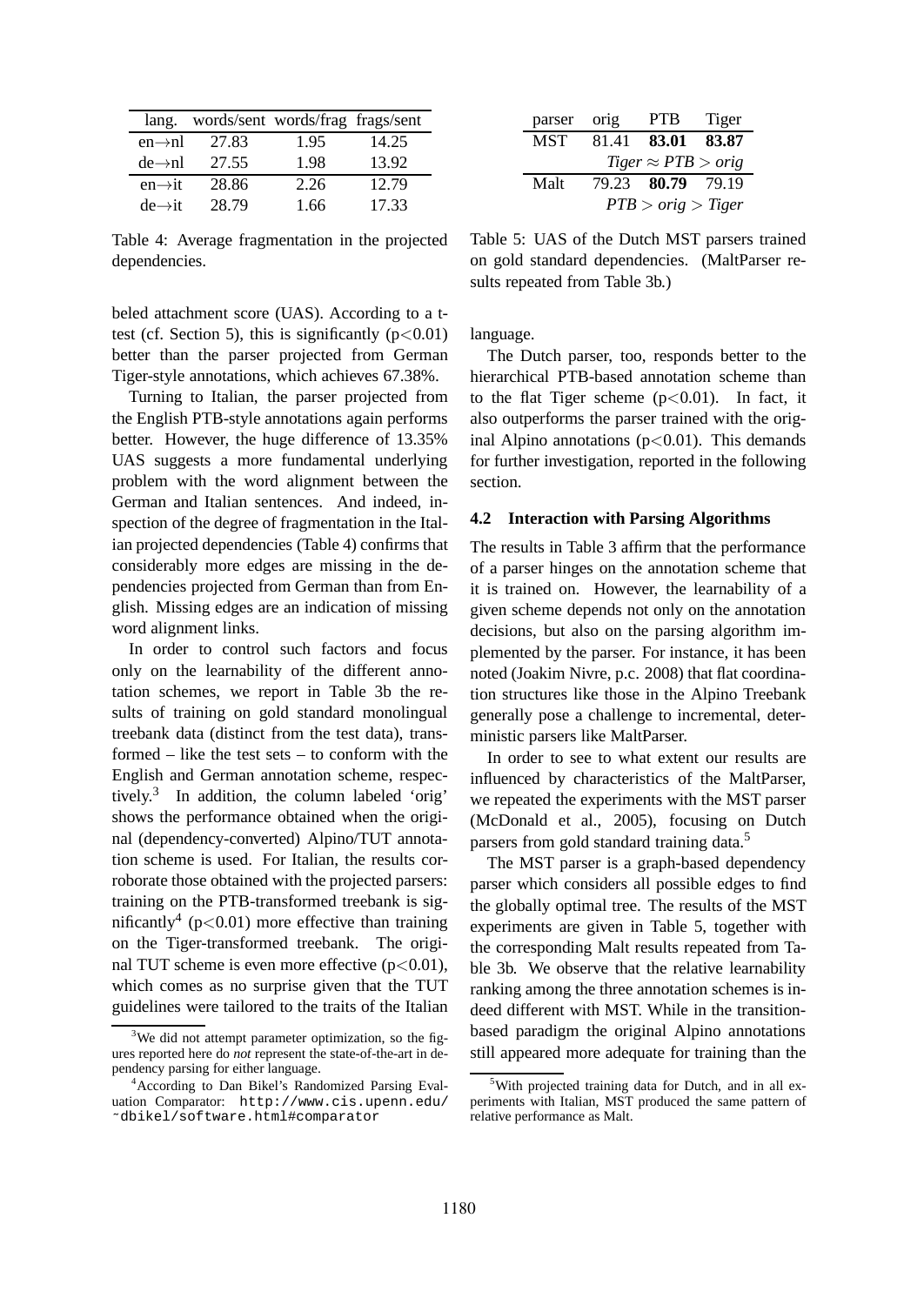| trans                      | Malt  | <b>MST</b> |
|----------------------------|-------|------------|
| none                       | 79.23 | 81.41      |
| coordination <sub>en</sub> | 80.91 | 83.01      |
| relative <sub>en</sub>     | 79.21 | 81.81      |
| $all_{en}$                 | 80.79 | 83.01      |
| $coordination_{de}$        | 79.39 | 82.19      |
| relative <sub>de</sub>     | 79.21 | 81.81      |
| $subord_{de}$              | 79.47 | 82.67      |
| $np/pp_{de}$               | 80.73 | 83.83      |
| all <sub>de</sub>          | 79.19 | 83.87      |

Table 6: Impact of individual transformations on Dutch treebank parsers. Significant improvements (p<0.01) over original Alpino annotation ('none') are in bold face.

Tiger trees, it is now outperformed by both the PTB and the Tiger trees under the graph-based approach. There is no significant difference between the Tiger-based and the PTB-based parser.

To shed some light on the unexpected ranking of the Alpino annotation scheme, we look at the impact of the individual transformations separately in Table 6. The upper part of the table shows how the transformations of the Alpino data towards PTB-style annotations affects learnability. We find that both the MaltParser and the MST parser benefit from the right-branching coordination markup of the PTB scheme. The attachment of relativizers in relative clauses seems to play only a minor role and makes no significant difference.

Turning to the Tiger-style transformations, first note that the semi-flat coordination adopted in the German treebank does not seem to be superior to the flat annotations in Alpino: no significant improvement is achieved for either parser by using the former ('coordination<sub>de</sub>'). Surprisingly, both parsers benefit from the flat annotation of prepositional phrases ('np/pp $_{de}$ '). The MST parser, but not the MaltParser, further takes advantage of the flat subordination structure annotated in Tiger. As mentioned earlier, this is in line with the fundamentally different parsing paradigms represented by Malt and MST.

We tentatively conclude that the MST parser is in fact better at exploiting the flat aspects of the Tiger annotations, while both parsers largely

benefit from the highly hierarchical coordination structure of the PTB annotation scheme. A more detailed exploration of these issues is clearly in order, and subject to future research.

#### **4.3 Discussion**

Kübler et al. (2008) present an extensive comparison of two German treebanks: the Tiger treebank with its rather flat annotation scheme, and the TüBa/DZ treebank with more hierarchical structures. They find that the flat Tiger annotation scheme is more easily learned by constituentbased (PCFG) parsers when evaluated on a dependency level. Our results suggest the opposite, but this may well be due to the differences in the experimental setup: Our training data represent dependency trees directly, and we learn incremental, deterministic dependency parsers rather than PCFGs.

# **5 Variance Assessment**

The second question we address in this paper is the assessment of variance in the training data, and hence in parser quality. The standard procedure for this purpose would be *cross-validation*. To perform  $k$ -fold cross-validation, the data is partitioned into  $k$  splits of equal size, and one of the splits is used as test data, while the remaining  $k-1$ splits serve as training data. The train–test cycle is repeated until each of the  $k$  subsamples has been used as test data exactly once.

However, the popular data sets used for benchmarking parsers, such as the CoNLL-X shared task data used here, are typically based on monolingual text. This means that cross-validation is unavailable for projection-based frameworks, because no projection can be performed for the training splits in the absence of a translation in the SL.

Moreover, the expected noise level in the projected dependencies requires that there be a considerable amount of training data for an evaluation to be meaningful. So even if parallel test data is available, the data partitioning performed in crossvalidation may compromise the results.

We therefore propose a validation scheme which (i) does not reduce the amount of test data by partitioning (this may be a problem when only a small number of gold standard annotations is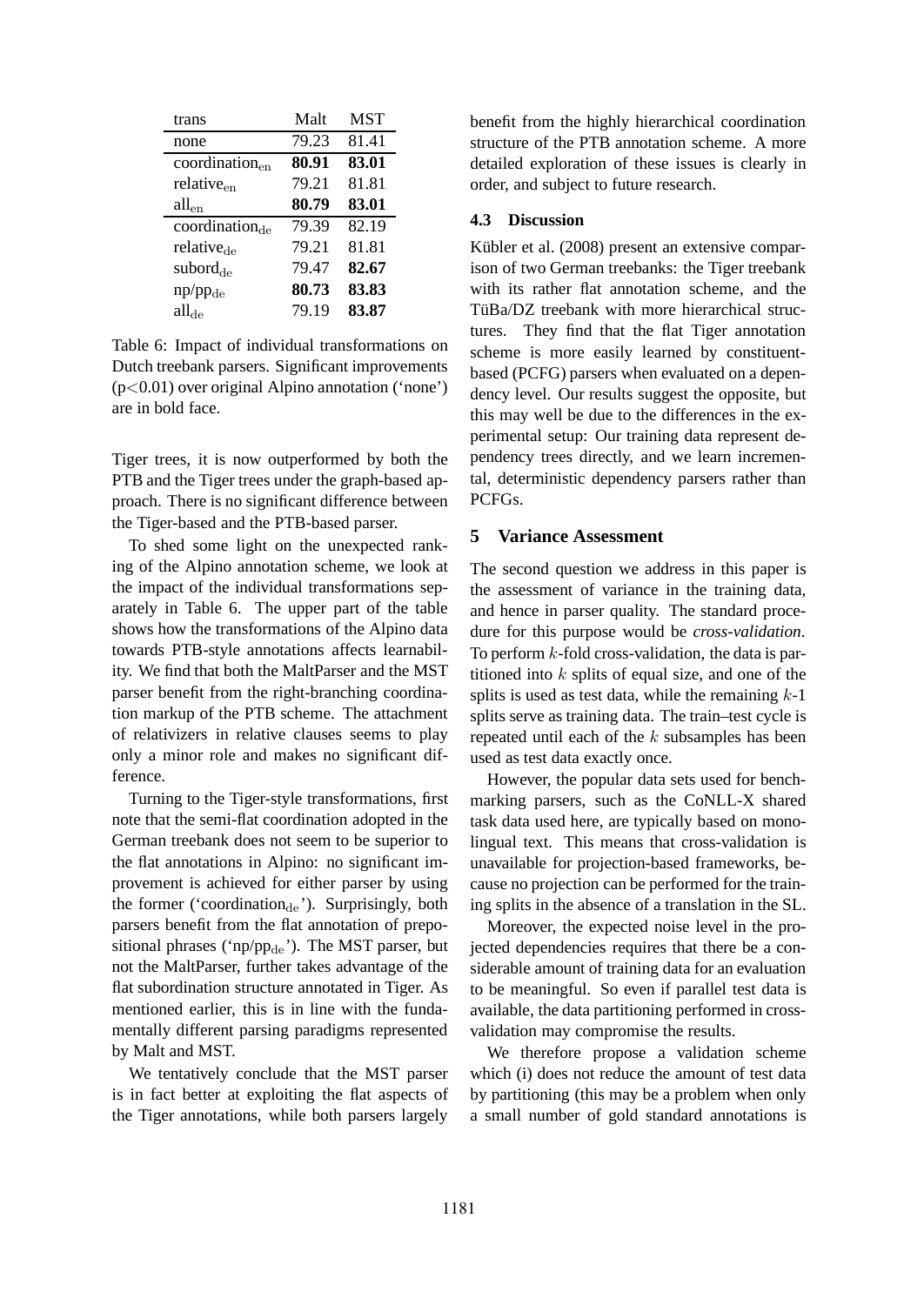|      | $\rm nl_{ptb}$ | $nl_{\text{tig}}$ | $it_{ptb}$ | it <sub>tig</sub> |
|------|----------------|-------------------|------------|-------------------|
|      | 68.51          | 67.25             | 66.56      | 54.01             |
|      | 70.07          | 66.79             | 66.45      | 54.21             |
|      | 69.21          | 68.13             | 66.07      | 53.37             |
|      | 69.45          | 68.29             | 66.47      | 52.77             |
|      | 68.47          | 67.31             | 66.74      | 52.55             |
|      | 69.07          | 66.97             | 66.20      | 53.66             |
|      | 69.99          | 67.87             | 66.56      | 52.70             |
|      | 69.71          | 66.43             | 66.37      | 52.70             |
|      | 68.77          | 67.11             | 66.05      | 52.08             |
|      | 68.83          | 67.67             | 66.96      | 52.82             |
| mean | 69.21          | 67.38             | 66.44      | 53.09             |
| sd   | 0.58           | 0.60              | 0.29       | 0.69              |

Table 7: Intra-system variance assessment.

available), (ii) does not require parallel test data and is independent of the projection step, and (iii) takes advantage of the fact that training data is cheap and therefore abundant in projection-based settings. Specifically, given that we have plenty of training data, we can train a particular parser multiple (say,  $k$ ) times, each time sampling a fixed number of training examples from the pool of training data. The  $k$  parsers can then each parse the unseen test set, and subsequent comparison against the gold standard annotations yields  $k$  values of the performance metric at hand (here, UAS). As in conventional cross-validation, these  $k$  values are then averaged to provide an aggregated score, and they can be used to derive standard deviations etc. The arrays of measurements for different systems can further be subjected to significance tests such as the two-sample t-test to verify that observed performance differences are not merely random effects.

#### **5.1 Experiments**

We use the validation procedure just described (with  $k=10$ ) to investigate the variance in the projected parsers discussed in the previous section (Table 3a). Table 7 lists the scores obtained by the individual parsers, each trained on a different random sample of 100,000 words, drawn from the pool of all projected annotations. We also show the standard deviation and repeat the mean UAS. We observe that, for a given language, standard deviation seems to correlate negatively with mean UAS; in other words, the better parsers also seem to be more robust towards variance in the training data.

# **5.2 Discussion**

Classical cross-validation and the validation method described here do measure slightly different things. First, in cross-validation it is not only the training data that is varied, but the test data as well. Second, when two systems are compared under the cross-validation regime, the  $k$ rounds can usually be considered *paired* samples because both systems are trained and evaluated on identical partitionings of the data. In contrast, projection-based settings typically involve some form of filtering on the basis of the projected annotations; in our case, the filter restricts the degree of fragmentation in the projected dependency tree. This filtering makes it all but impossible to pair the training samples without seriously diminishing the pool from which the samples are drawn. For instance, when comparing the Italian parser projected from English (it<sub>ptb</sub>) and the one projected from German  $(it_{\text{tig}})$ , a training sentence may receive a complete analysis from the English translation, and hence be included in the training pool for it<sub>ptb</sub>; but the same (Italian) sentence may receive a highly fragmented analysis under projection from German (e.g., due to missing alignment links) and be discarded from the training pool for  $it_{\text{tig}}$ .

With samples that cannot be paired, it is also not obvious how evaluation strategies like the randomized comparison mentioned above (fn. 4) could be employed in a sound way (by nonstatisticians).

# **6 Conclusions**

We have discussed two issues that arise in the evaluation of frameworks that involve crosslingual projection of annotations. We focused on the projection of dependency trees from German and English to Dutch and Italian, and presented experiments that compare parsers trained on the projected dependencies. The parsers differ in the annotation scheme they follow: When they are projected from German, they employ the flat Tiger annotation scheme of the source language; pro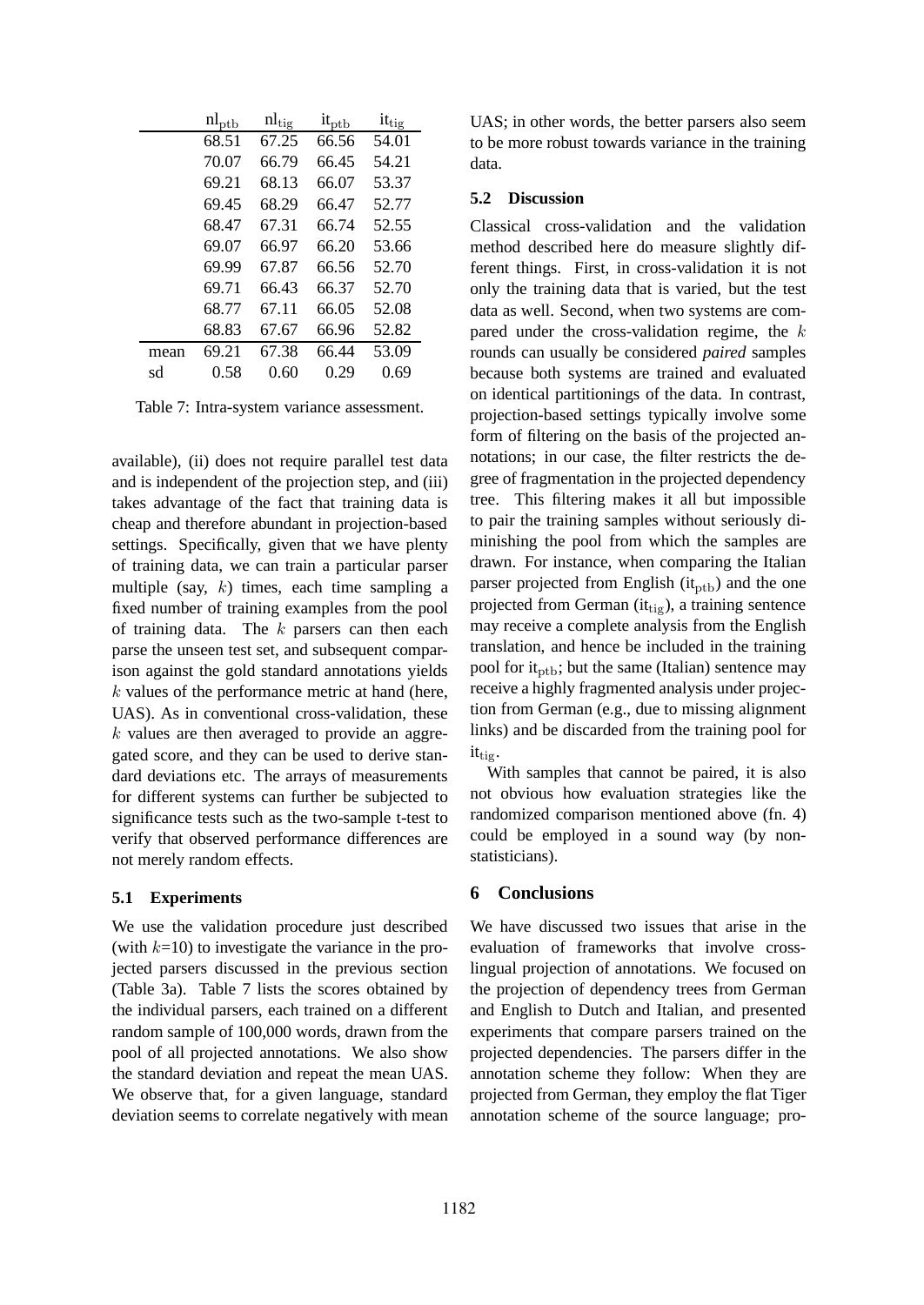jected from English, they learn the more hierarchical PTB structures. In order to evaluate the projected parsers against target language (Dutch, Italian) gold standard annotations, we convert the test sets to the annotation scheme employed in the respective source language.

While our experiments with gold standard treebank data affirm that the annotation scheme that is being learned has some influence on the performance of the parser, one should bear in mind that in a projection scenario, the quality of the word alignment plays at least an equally important role when it comes to chosing a suitable source language and annotation scheme.

We have further proposed a validation scheme which unlike cross-validation does not require parallel test data. Instead, it exploits the fact that training data is usually available in abundance in projection scenarios, so parsers can be trained on multiple random samples and evaluated against a single, independent test set which need not be further partitioned.

## **Acknowledgments**

The work reported in this paper was supported by the Deutsche Forschungsgemeinschaft (DFG; German Research Foundation) in the SFB 632 on Information Structure, project D4 (Methods for interactive linguistic corpus analysis).

# **References**

- Brants, Sabine, Stefanie Dipper, Silvia Hansen, Wolfgang Lezius, and George Smith. 2002. The TIGER treebank. In *Proceedings of the Workshop on Treebanks and Linguistic Theories*, pages 24–41.
- Buchholz, Sabine and Erwin Marsi. 2006. CoNLL-X Shared Task on Multilingual Dependency Parsing. In *Proceedings of CoNLL-X*, pages 149–164, New York City, June.
- Carroll, John, Ted Briscoe, and Antonio Sanfilippo. 1998. Parser evaluation: a survey and a new proposal. In *Proceedings of LREC 1998*, pages 447– 454, Granada, Spain.
- Hwa, Rebecca, Philip Resnik, Amy Weinberg, Clara Cabezas, and Okan Kolak. 2005. Bootstrapping parsers via syntactic projection across parallel texts. *Natural Language Engineering*, 11(3):311–325.
- Johansson, Richard and Pierre Nugues. 2007. Extended constituent-to-dependency conversion for English. In Nivre, J., H.-J. Kaalep, and M. Koit, editors, *Proceedings of NODALIDA 2007*, pages 105– 112.
- Koehn, Philipp. 2005. Europarl: A Parallel Corpus for Statistical Machine Translation. In *Proceedings of the MT Summit 2005*.
- Kübler, Sandra, Wolfgang Maier, Ines Rehbein, and Yannick Versley. 2008. How to Compare Treebanks. In *Proceedings of LREC 2008*, pages 2322– 2329.
- Marcus, Mitchell P., Beatrice Santorini, and Mary Ann Marcinkiewicz. 1993. Building a large annotated corpus of English: the Penn Treebank. *Computational Linguistics*, 19(2):313–330.
- McDonald, Ryan, Fernando Pereira, Kiril Ribarov, and Jan Hajič. 2005. Non-projective dependency parsing using spanning tree algorithms. In *Proceedings of HLT-EMNLP 2005*.
- Nivre, Joakim, Johan Hall, Jens Nilsson, Gülsen Eryiğit, and Svetoslav Marinov. 2006. Labeled pseudo-projective dependency parsing with support vector machines. In *Proceedings of CoNLL-X*, pages 221–225, New York City, June.
- Och, Franz Josef and Hermann Ney. 2003. A systematic comparison of various statistical alignment models. *Computational Linguistics*, 29(1):19–51.
- Øvrelid, Lilja, Jonas Kuhn, and Kathrin Spreyer. 2010. Cross-framework parser stacking for data-driven dependency parsing. To appear in TAL 2010 special issue on Machine Learning for NLP 50(3), eds. Isabelle Tellier and Mark Steedman.
- Rehbein, Ines and Josef van Genabith. 2007. Treebank annotation schemes and parser evaluation for German. In *Proceedings of EMNLP-CoNLL 2007*, pages 630–639, Prague, Czech Republic, June. Association for Computational Linguistics.
- Schmid, Helmut. 1994. Probabilistic part-of-speech tagging using decision trees. In *International Conference on New Methods in Language Processing*, pages 44–49, Manchester, England.
- Spreyer, Kathrin and Jonas Kuhn. 2009. Data-driven dependency parsing of new languages using incomplete and noisy training data. In *Proceedings of CoNLL 2009*, pages 12–20, Boulder, CO, June.
- van der Beek, Leonoor, Gosse Bouma, Robert Malouf, and Gertjan van Noord. 2002. The Alpino dependency treebank. In *Computational Linguistics in the Netherlands (CLIN)*.